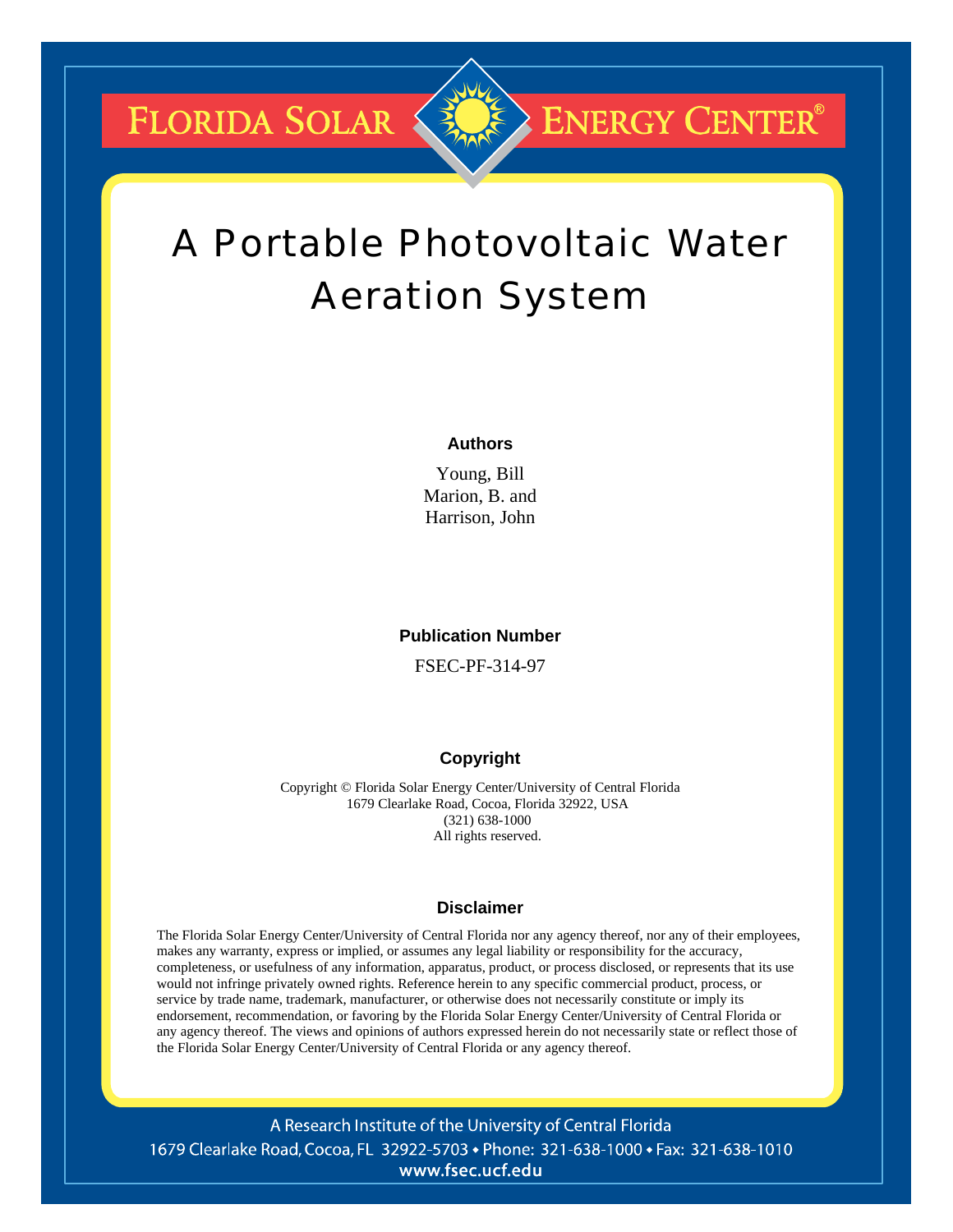# A PORTABLE PHOTOVOLTAIC WATER AERATION SYSTEM

B. Young, B. Marion, and J. Harrison

Florida Solar Energy Center Cape Canaveral, Florida

ABSTRACT

Water aeration is a method to improve the water quality in a lake by adding oxygen to the water. Because water aeration systems are often located in remote locations, photovoltaics are ideal for powering these systems. This paper describes a water aeration system powered by photovoltaics that is used in Florida. The portable nature of this system permits the owner to conveniently relocate the system and aerate bodies of water as needed.

KEYWORDS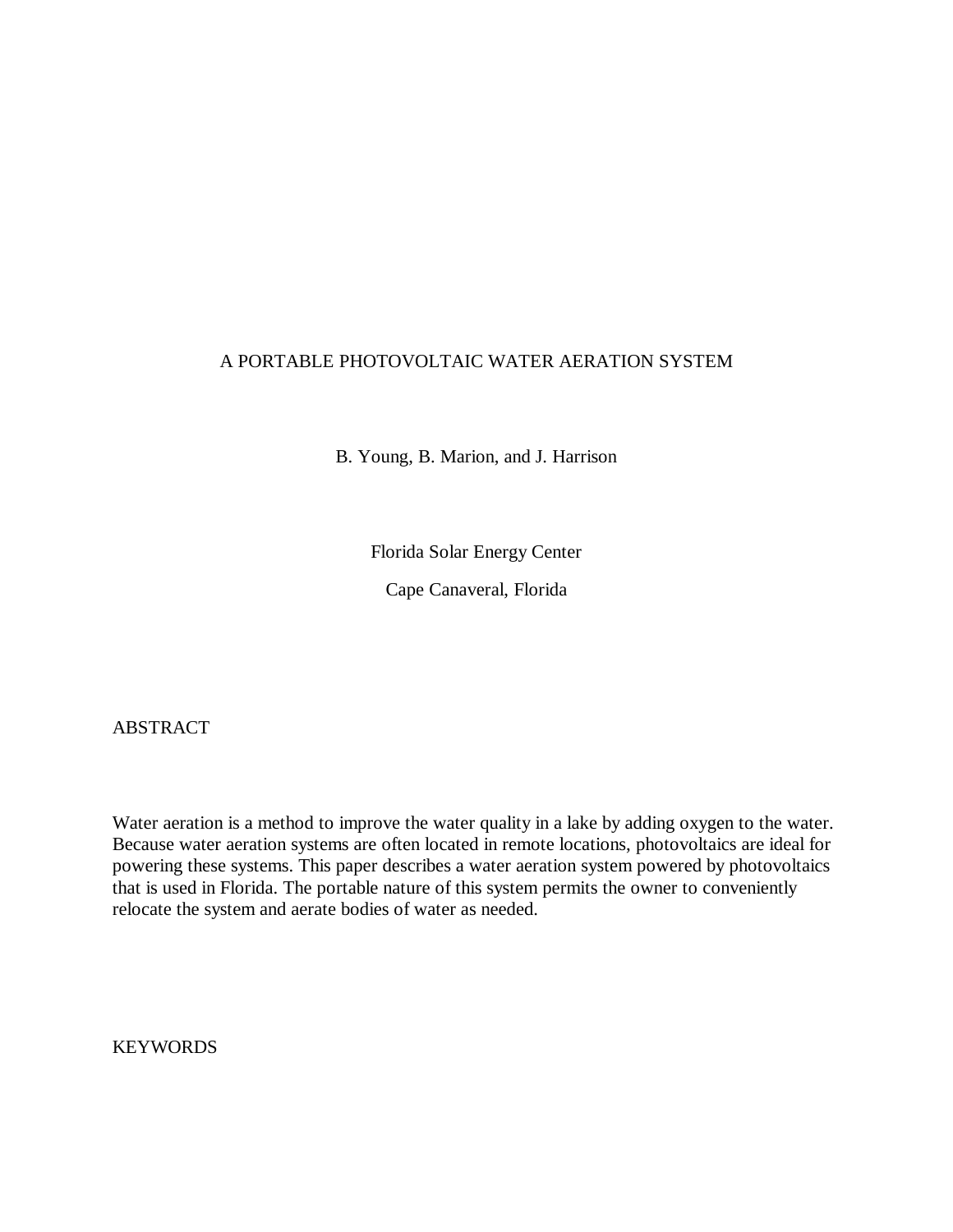Photovoltaics; water aeration; air compressor; linear current booster; photovoltaic system design.

# INTRODUCTION

The Florida Solar Energy Center, through a cooperative program with the Florida Governor's Energy Office and Lee County, Florida, recently developed the guidelines and specifications for a water aeration system to be used by Lee County. The rapid growth of Lee County has adversely affected the water quality of some of their wetlands and lakes because of organic runoff, silting, and water stagnation. These factors cause the water to become eutrophic, a condition marked by a lack of oxygen in the water.

Although chemical treatments of lakes using herbicides can be an effective method to improve the oxygen content of the water, they are detrimental to the aquatic life in the lake. An aeration system is the preferred method to introduce oxygen into the lake. An air compressor supplies air to a diffuser several feet below the surface of the lake. The diffuser breaks the air into small bubbles that rise to the surface of the lake. Small bubbles promote efficient oxygen transfer to the water. The flow of air bubbles to the surface also circulates the lake water, making the lake a healthier environment.

Because aeration systems are often needed where there is no utility power available, photovoltaics (PV) are an ideal way to meet their modest energy requirements. The high reliability, low maintenance, and minimal operator intervention of PV systems is also a distinct advantage over gasoline or diesel-powered aeration systems.

This paper provides information on the design criteria established for the portable aeration system, a description of the system as procured, and its operating characteristics.

# DESIGN CRITERIA AND SYSTEM DESCRIPTION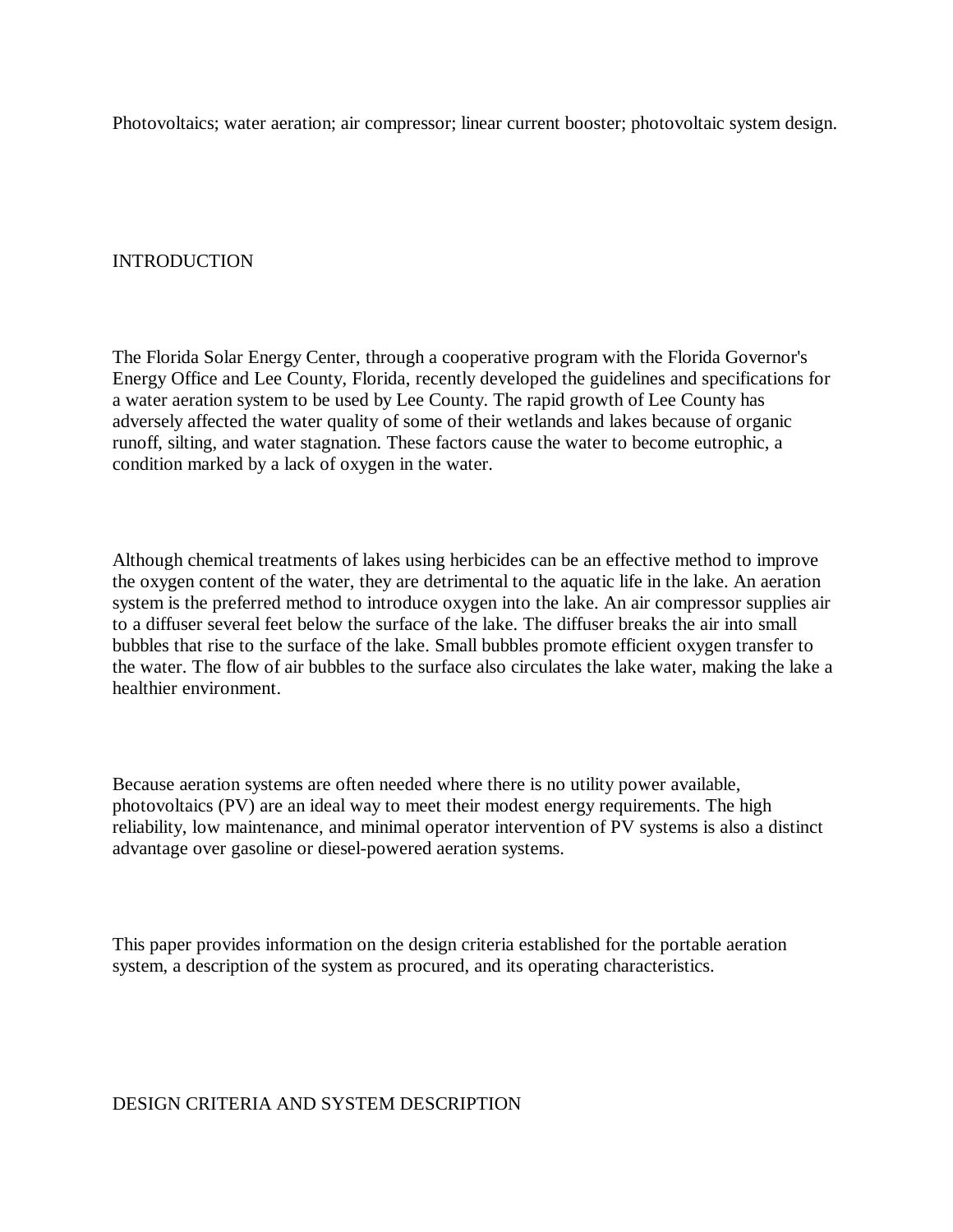Lee County requested that the aeration system be powered by PV, be reliable with minimal operator intervention, fit in the back of a pickup truck for portability, and be installed on a float so that it can be easily relocated to different parts of the lake. For this system, the PV modules are connected directly to the dc air compressor motor. This eliminates the need for batteries and charge controllers that may reduce the reliability. The aerator system introduces oxygen into the water with a diffuser suspended below the float. This is one method of water aeration. Water aeration achieved by splashing is another method that has also been used (Ward and colleagues, 1989).

For the purpose of procuring the PV-powered water aeration, specifications were developed pertaining to the system performance, reliability, and safety. The specifications and requirements for the different system components, and the electrical and mechanical design are summarized in the following paragraphs.

# Air Compressor with DC Motor

The air compressor and DC motor must be rugged, durable, and of materials suitable for an outdoor installation in a wet, humid, and hot environment. The design air requirement is for the air compressor to provide 1.0 cfm of free air to a depth of 15 feet below the surface of the water. For this flow rate, the air compressor must develop sufficient pressure to overcome the static pressure due to water depth and the frictional losses in the hoses, couplings, check valve, and diffuser. (With the proper selection of components, the total pressure head is about 10 psi for this installation.)

# Photovoltaic Modules

As an indication of reliability in terms of electrical performance and the ability to withstand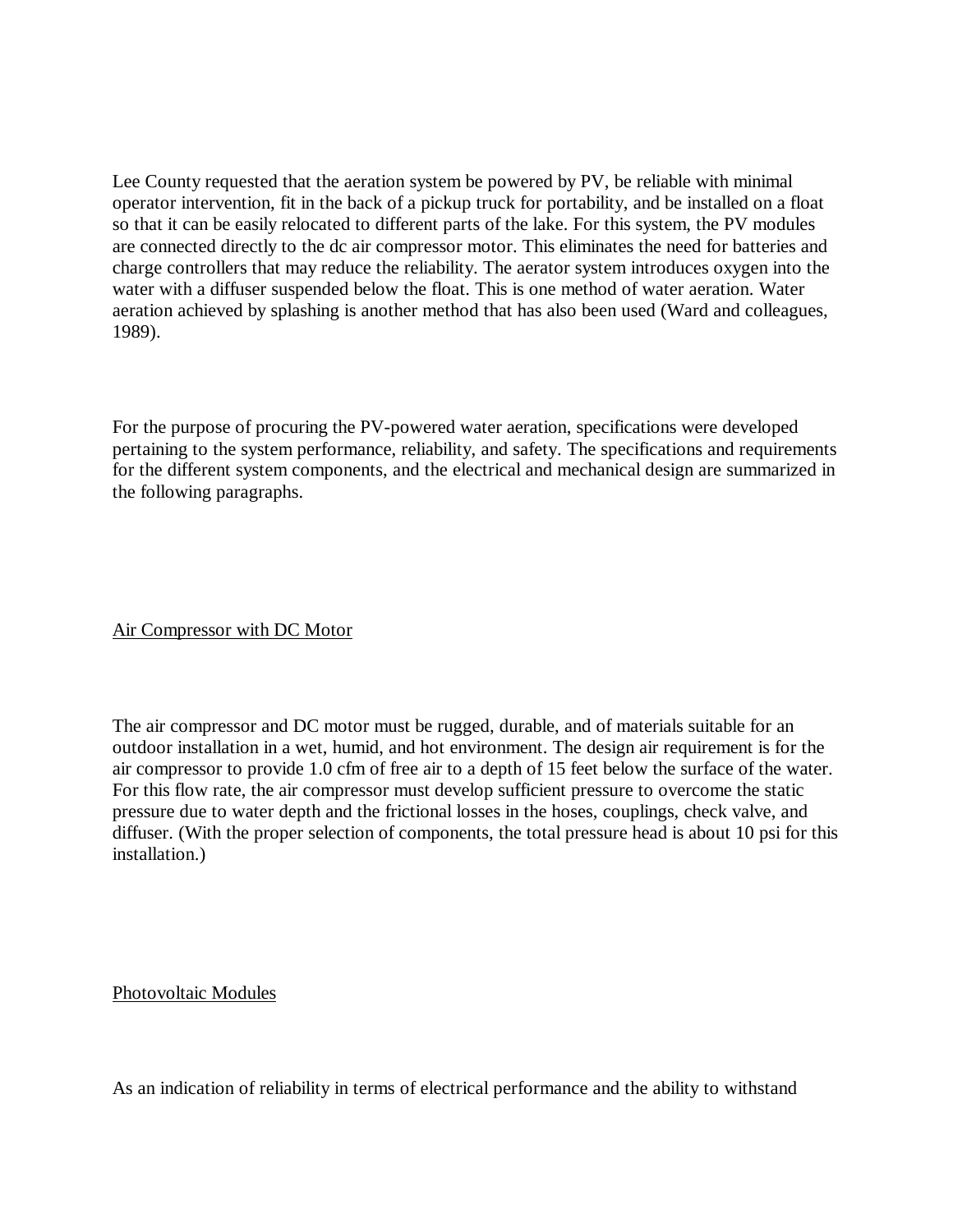severe mechanical cycling and loading, the PV modules must meet JPL Specification Document No. 5101-162 entitled: "Block V Solar Cell Module Design and Test Specification for Residential Applications - 1981", or equivalent tests.

The PV array is sized to meet the electrical load requirements when operating with a plane-ofarray irradiance of 800 W/m<sup>2</sup> and a PV module temperature of 55 degrees C. The electrical load is defined as the DC motor current and voltage requirements when the air compressor is meeting the design air requirements.

Linear Current Booster

To maximize air pumping at lower sunlight levels throughout the day, a linear current booster is used. Some PV array and air compressor combinations may not need a linear current booster if the current and voltage characteristics of the air compressor motor keeps the PV array operating near its peak power point throughout the day at the varying irradiance levels.

# Diffuser and Check Valve

For adequate oxygen transfer, a diffuser discharges bubbles that range in diameter from 1 to 3 mm. The diffuser is made with four air stones on a PVC pipe manifold. It is connected to the air compressor with 3/8" clear reinforced plastic tubing. The tubing is on a reel to adjust the depth of the diffuser to a maximum of 15 feet. The air stones will pass 30 micron dirt particles. If they become clogged with dirt or algae, they may be cleaned with a muriatic acid bath.

To keep water from entering the compressor, a check valve is installed in the air supply tubing connecting the diffuser to the air compressor. A check valve with a maximum pressure drop of 2 psi is used.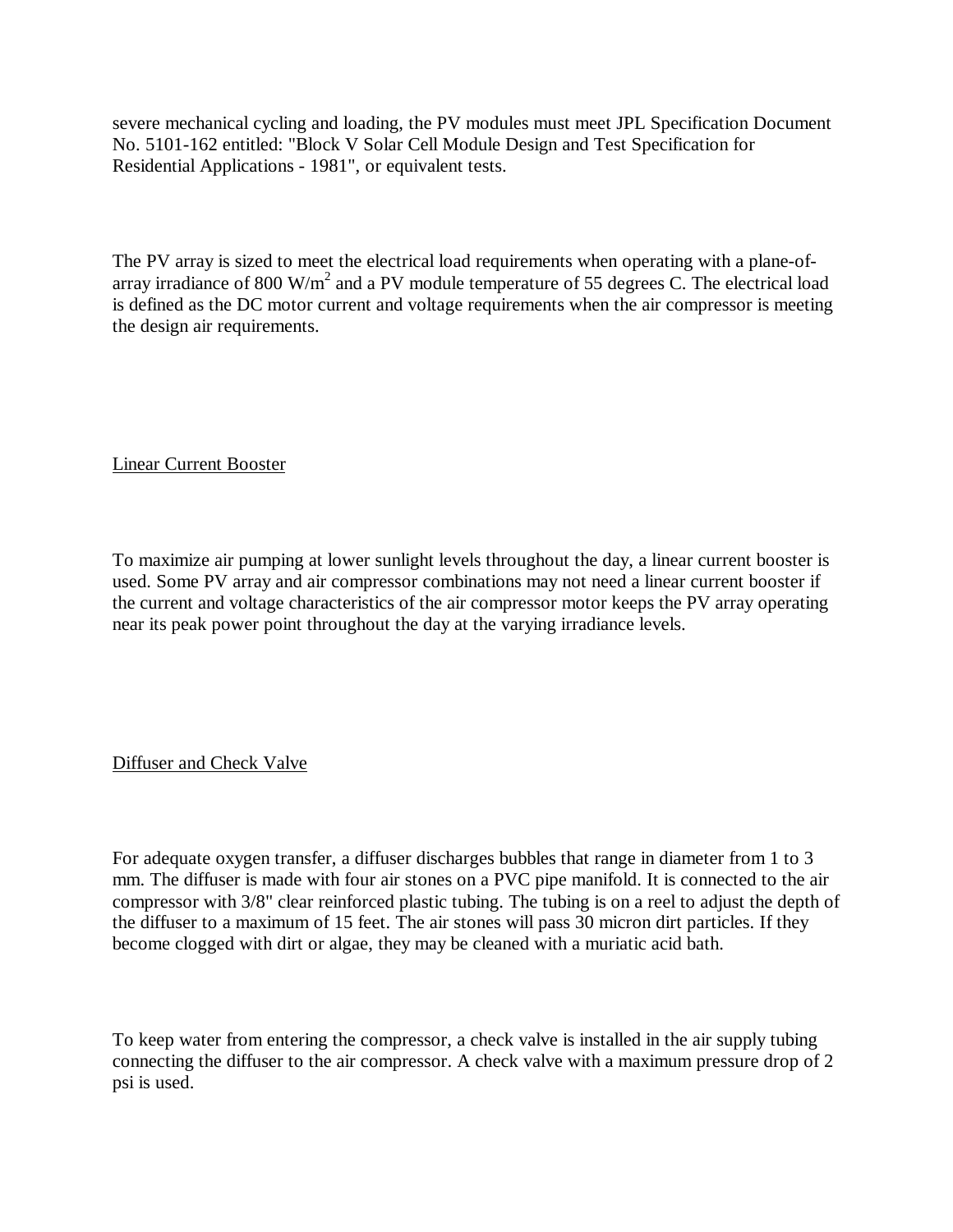# Electrical Design

The electrical design must be in strict compliance with the National Electric Code (NEC). Article 690 of NEC specifically addresses safety standards for the installation of PV systems. This water aeration system includes: (1) a disconnect switch to isolate the PV array from the rest of the system, (2) a 10-amp fuse connected between the linear current booster and the compressor motor, (3) U.L.-listed wiring for outdoor use and for exposure to sunlight and water spray, and with sufficient voltage and ampacity ratings, (4) water-proof junction boxes and anti-oxidation coating for electrical contacts, and (5) surge arrestors for lightning protection.

Because batteries for energy storage are not used, protection diodes for the PV array are not required.

# Mechanical Design

The aeration system is installed on a float so that it can be easily towed to different locations on a lake. The float is constructed of weatherproof materials and provides for the attachment of 2 anchor lines. The overall size of the aeration system permits transporting in a compact pick-up truck.

The array is secured to the float at a tilt of 5 degrees from the horizontal. This prevents water collection on the module surfaces and maximizes the insolation during the summer months. Metal and electrical component materials for the aerator system are chosen for corrosion resistance in the hot, humid, salt-air climate of Florida. Direct contact between dissimilar metals is avoided. Module frames are at least as corrosion resistant as 6063 aluminum, with an anodized or other permanent coating that provides at least a five-year protection at the site environment. Stainless steel fasteners are used for bolted connections. The DC motor and air compressor are in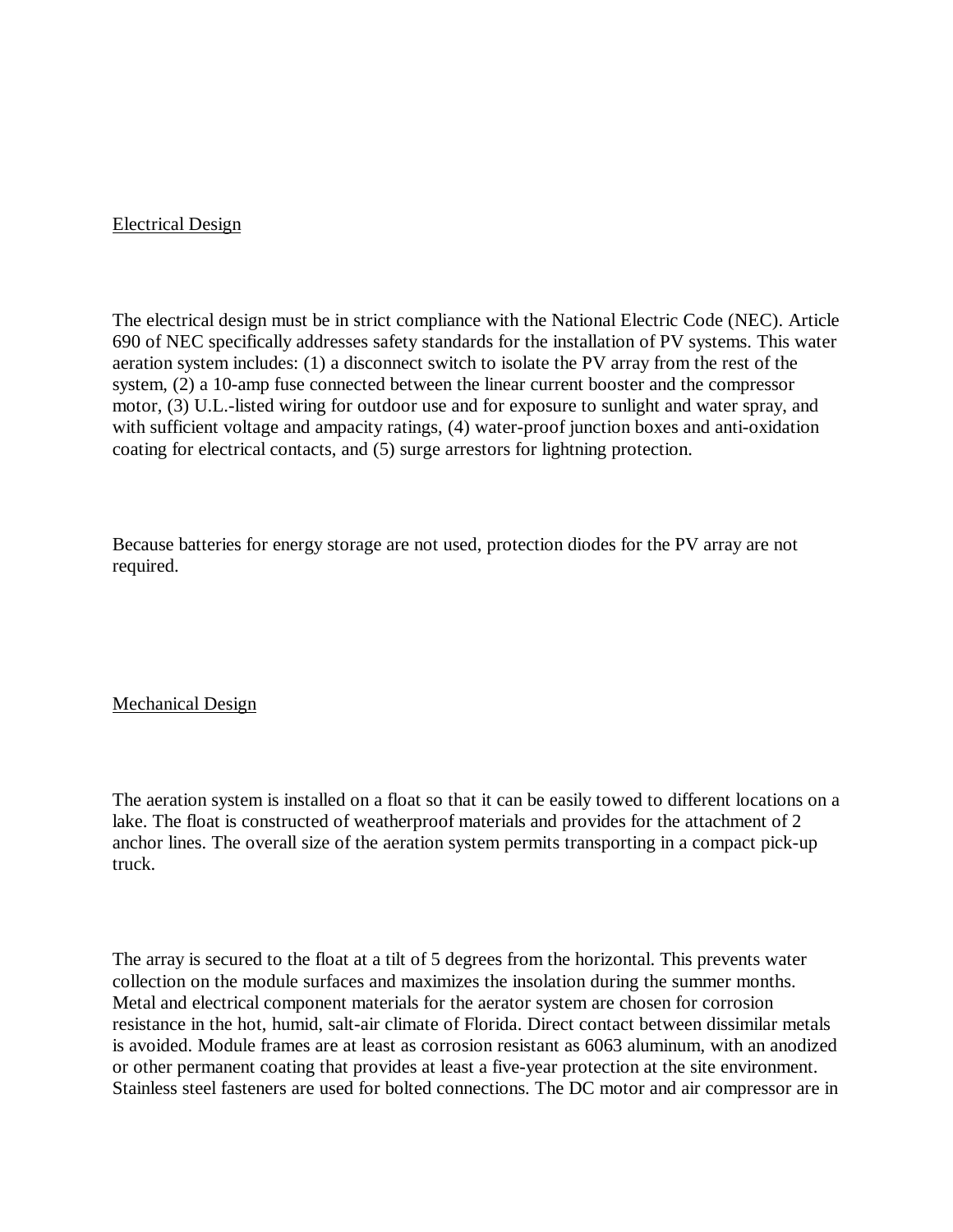a vented enclosure box for protection from water spray.

## Completed System

Based on competitive bids, the contract for the portable PV powered water aeration system was awarded. Figure 1 is a picture of the completed system taken before placing the aeration system in the lake. The major components of the aeration system are listed in Table 1.

The two PV modules are bolted to the 1.5" aluminum angle used for the support structure. Marine plywood is used for the floor on which the air compressor with dc motor, the linear current booster, and the air line reel for the diffuser are attached. The diffuser is suspended beneath the float. The depth of suspension is adjustable up to 15 feet. The six plastic flotation drums are secured with stainless steel straps. Marine cleats in each corner permit anchoring or towing. The assembled weight of the aeration system is just 130 pounds.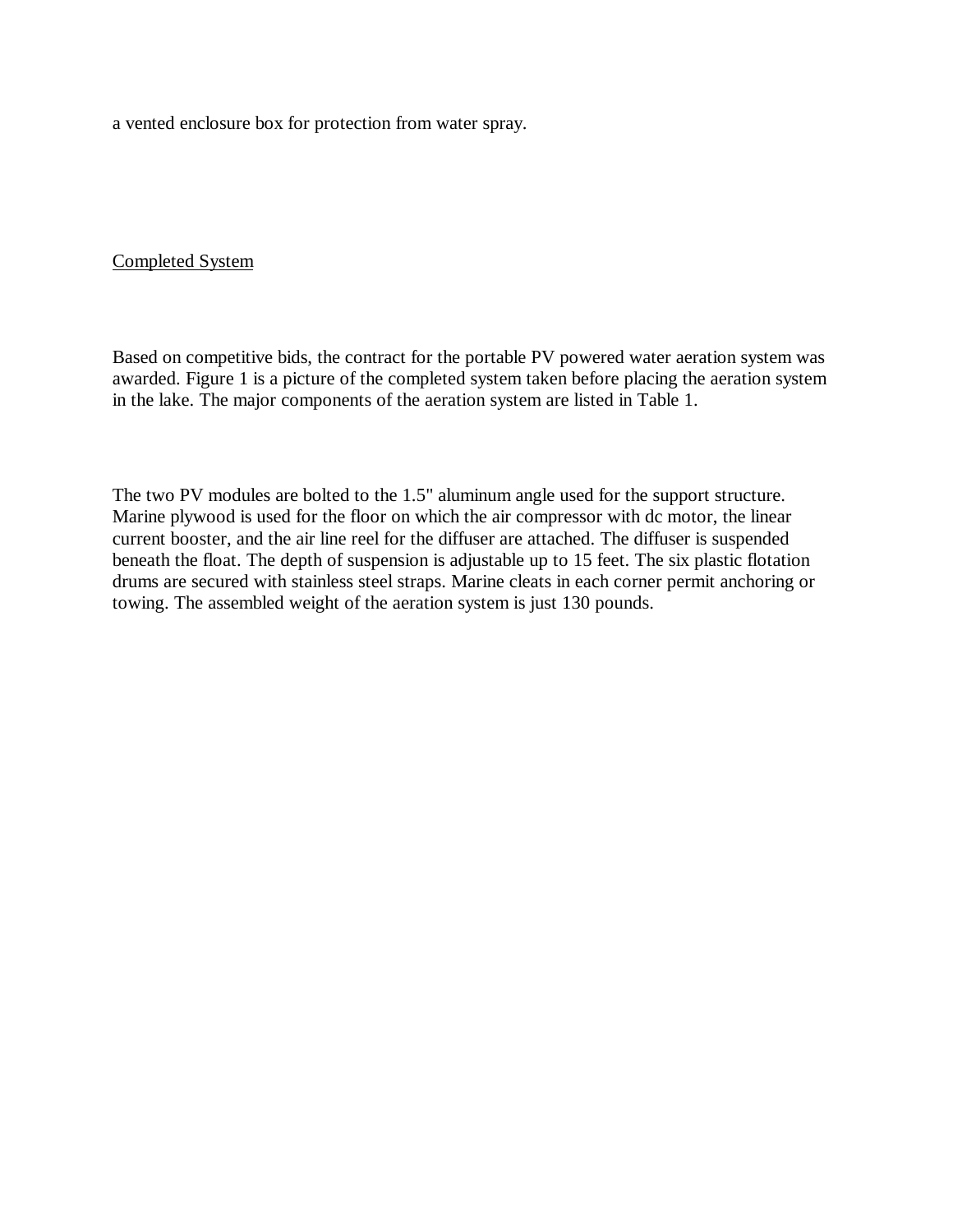Fig 1. Portable PV powered water aeration system.

TABLE 1 Aeration System Major Components

Component Description

PV Array Two 60 watt PV modules

Compressor With 12 volt 9 amp dc motor, 1 cfm @ 10 psi

\_\_\_\_\_\_\_\_\_\_\_\_\_\_\_\_\_\_\_\_\_\_\_\_\_\_\_\_\_\_\_\_\_\_\_\_\_\_\_\_\_\_\_\_\_\_\_\_\_\_\_\_\_\_\_\_\_\_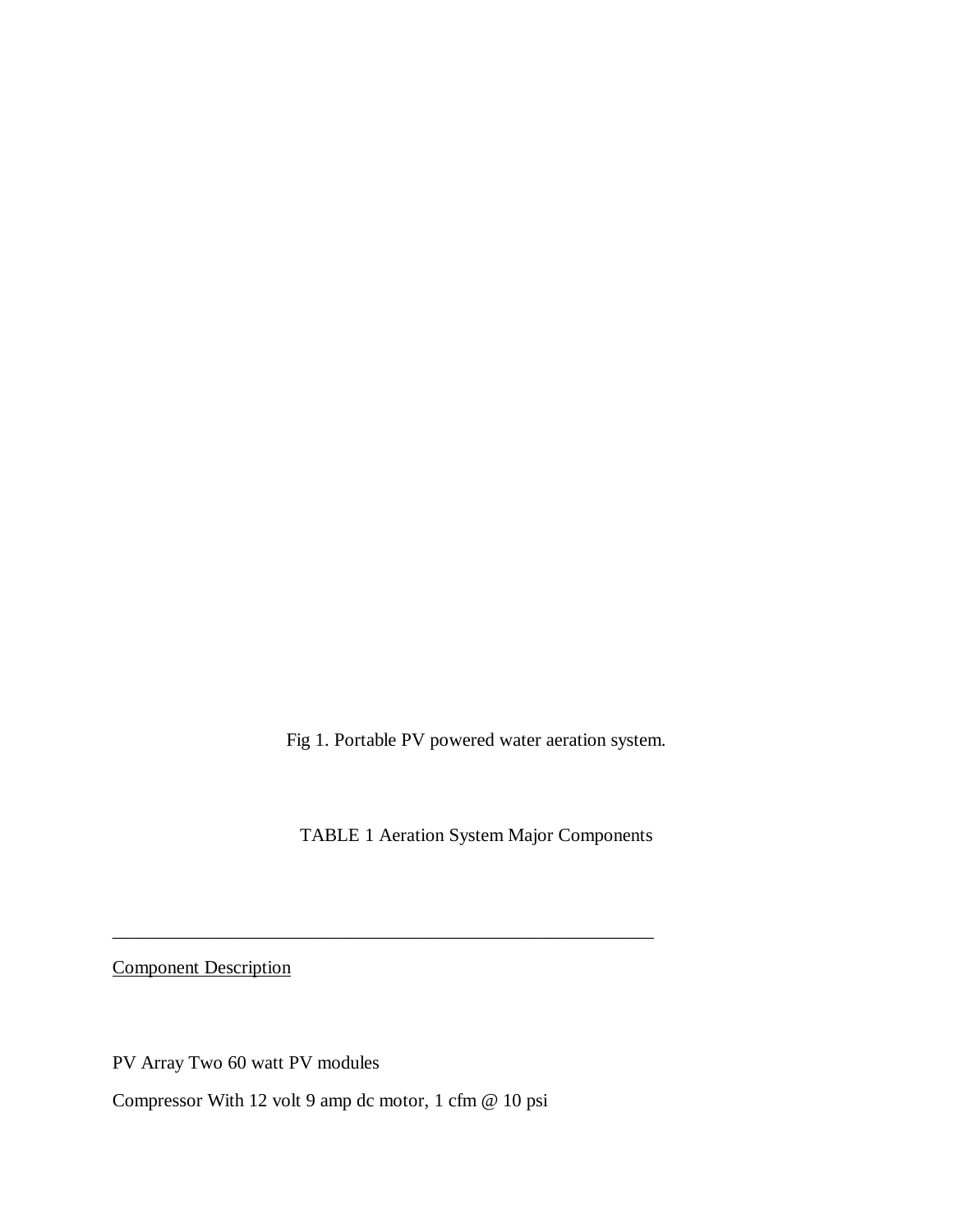Linear Current Booster Maximum 10 amp continuous output Structure Aluminum angle and marine plywood Flotation 6 styrofoam-filled plastic drums

\_\_\_\_\_\_\_\_\_\_\_\_\_\_\_\_\_\_\_\_\_\_\_\_\_\_\_\_\_\_\_\_\_\_\_\_\_\_\_\_\_\_\_\_\_\_\_\_\_\_\_\_\_\_\_\_\_\_

OPERATING EXPERIENCE

The portable aeration system has been in operation for over seven months and Lee County is pleased with its performance. Each day it begins to aerate as soon as the PV modules receive sunlight. No failures or operating difficulties have occurred with any of its components. Because it is portable, it can be easily transported in a small truck and towed with a small boat. Once in the proper location, the diffuser is lowered into the water and the float is anchored in place or tied to restraining posts.

So far, Lee County has used the aeration system for two applications. The first is to aerate the water in a public lake swimming area, and the second is to aerate water in a newly constructed catfish farm exhibit. For both applications, the oxygen content of the water was increased during the day, but at nighttime when the PV-powered aeration system does not operate the oxygen content of the water returned to its original values. Because this is not acceptable for raising fish, the catfish farm operates an additional aeration system at night using electricity from the utility. If batteries were included as a part of the PV-powered aeration system, it could be used for night operation.

The swimming area posed another problem for the portable water aeration system. The float type structure attracted swimmers, some of whom attempted to climb on the structure. Fearing for the safety of the swimmers, the swimming staff relocated the system farther away from the swimmers. For swimming areas, it appears preferable to mount the system on shore and use a long air hose along the lake bottom to place the diffuser in the desired location rather than to use a float.